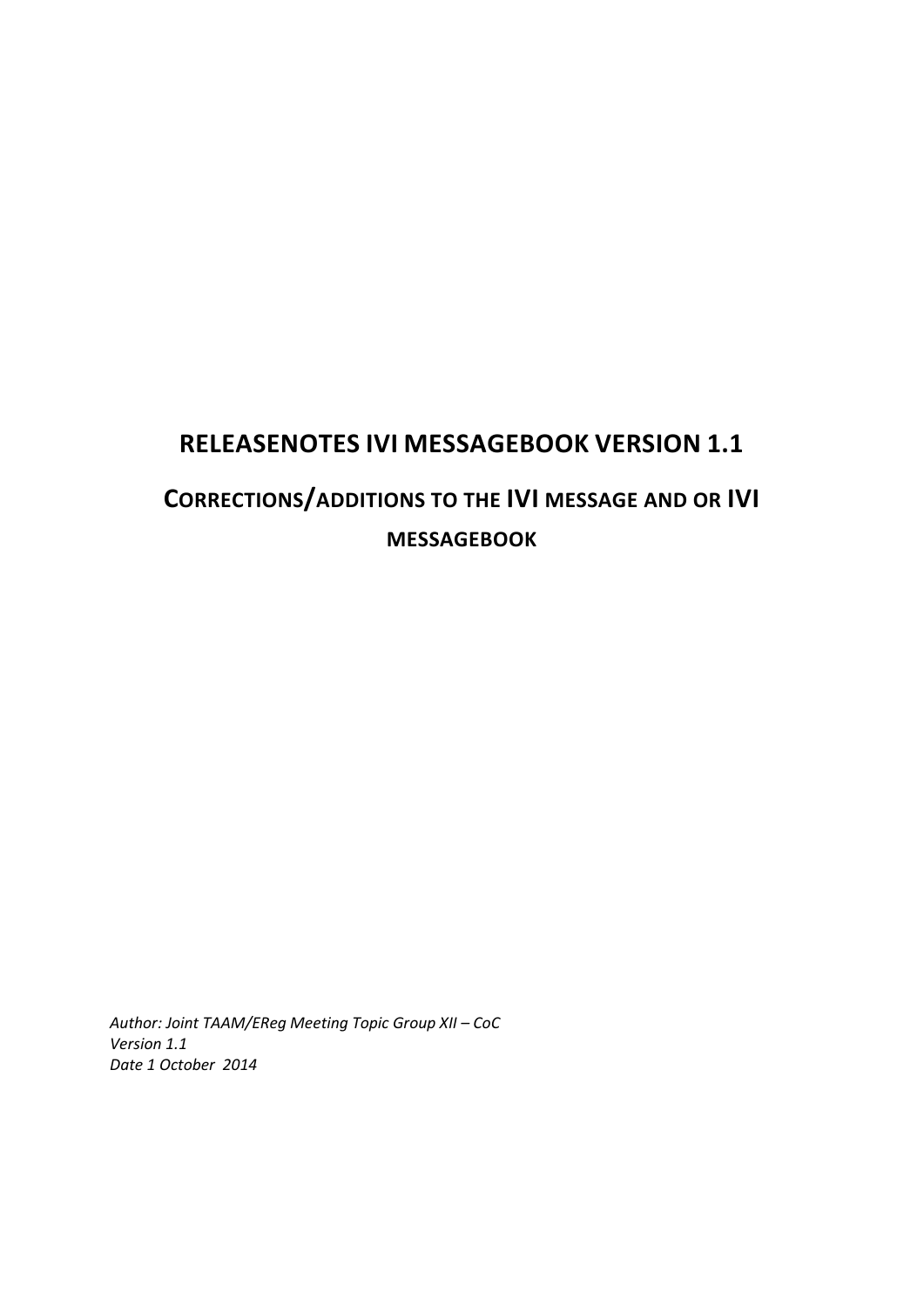## **Initial Vehicle Information XSD New version per October2014**

### **Content**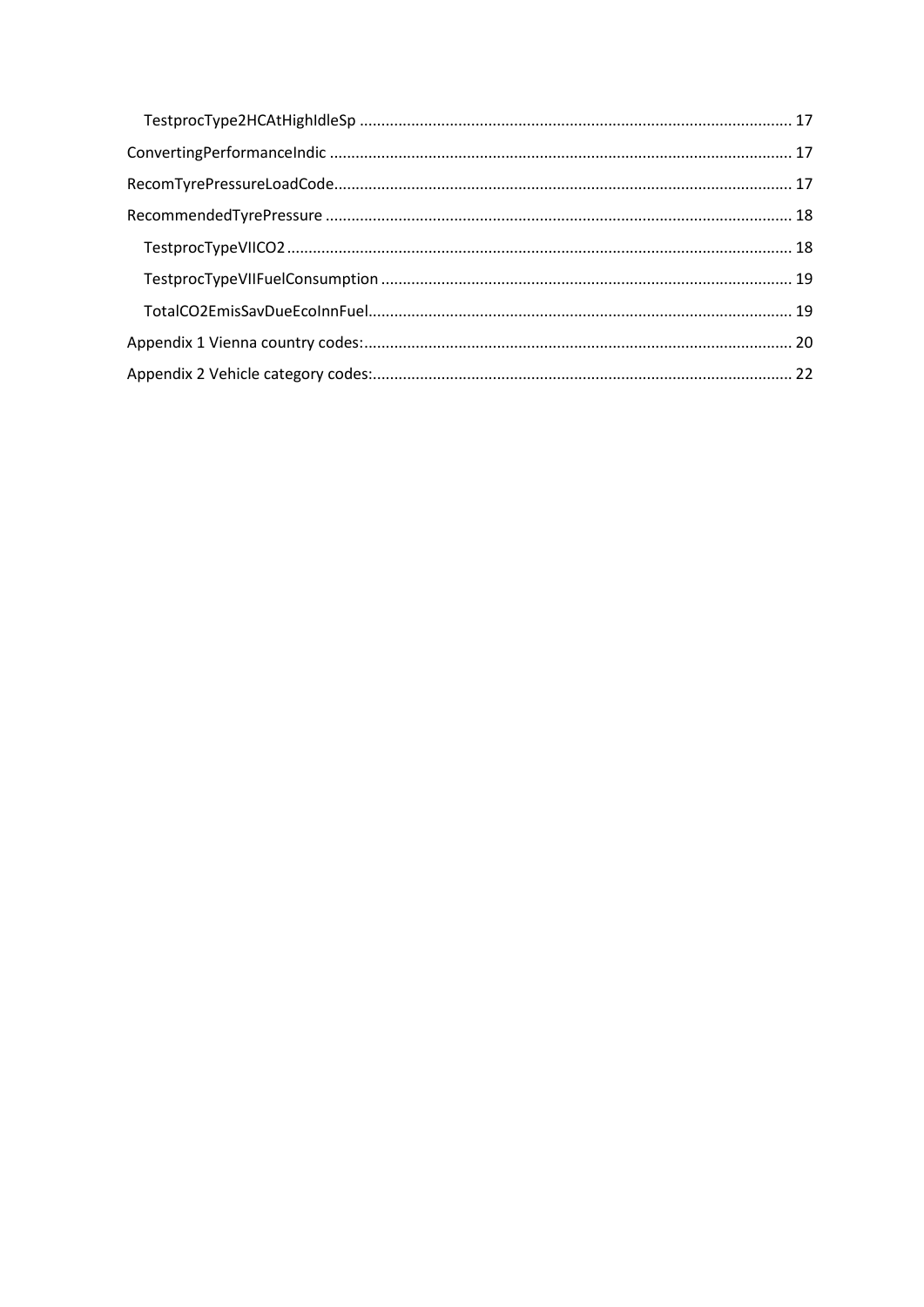#### <span id="page-3-0"></span>**Introduction**

The changes mentioned in this document were made as a result of remarks from users of the previous version, and the introduction of new guidelines especially the new two three wheel guideline **168/2013 (901/2014)**.

The new version of the XSD scheme can be used as of publication of the file in October 2014. It is backwards compatible with the previous version.

Please note that the messagebook now also contains a field "Usage", with information on how to use certain fields.

| Change 99/37 codes for Vienna codes, to add more countries                |
|---------------------------------------------------------------------------|
|                                                                           |
|                                                                           |
|                                                                           |
|                                                                           |
|                                                                           |
| A, B, BG, CY, CZ, D, DK, E, EST, F, FIN, GR, H, HR, I, IRL, L, LT, LV, M, |
|                                                                           |
| Change/add the codes to the countries listed in Appendix 1. Vienna        |
|                                                                           |
| The only effective change is UK to GB, and some new codes are             |
|                                                                           |
| Add a coding list. See Appendix 2. Vehicle category codes                 |
|                                                                           |
|                                                                           |
|                                                                           |
| The IVI message can also be used for IAC. In this case the                |
|                                                                           |
| There are some new codes introduced by regulation 136/2014.               |
|                                                                           |
|                                                                           |
|                                                                           |
|                                                                           |
|                                                                           |
|                                                                           |
|                                                                           |
| The fuel type LNG has been introduced by regulation 133/2014              |
|                                                                           |
|                                                                           |
|                                                                           |
|                                                                           |
|                                                                           |
|                                                                           |
|                                                                           |
|                                                                           |

#### <span id="page-3-1"></span>**Extend or introduce code listings in the XSD**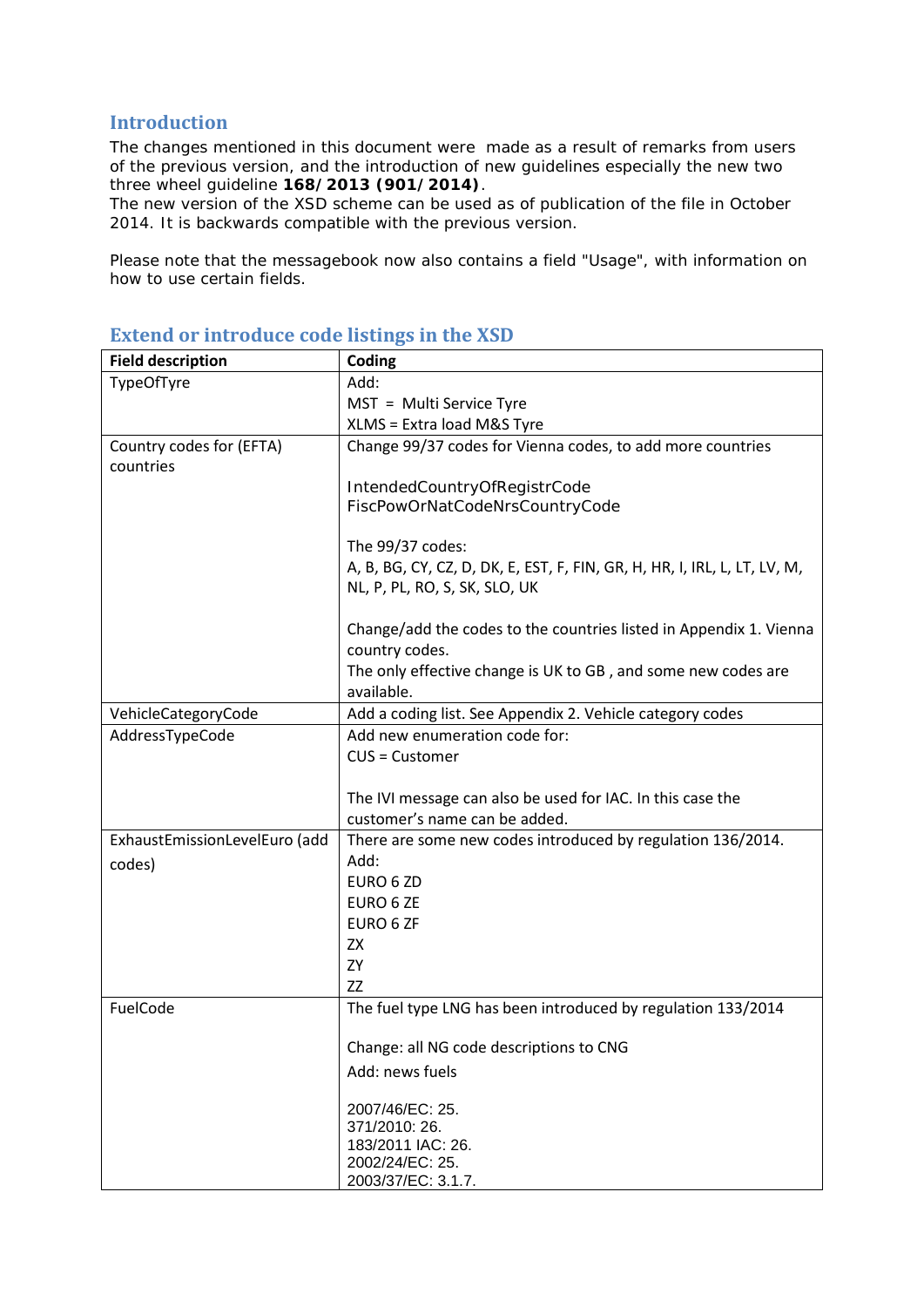|                            | Changes are marked in red.<br>Values:<br>00 Non (or empty)<br>10 Petrol<br>11 Petrol E5<br>12 Petrol E10<br>13 Petrol E15<br>15 Ethanol (unspecified)<br>16 Ethanol E85<br>18 Ethanol E75 (2007/46 136/2014)<br>19 Mixture<br>20 Diesel<br>21 Biodiesel<br>22 ED95<br>30 LPG<br>40 CNG (change description because LNG has been added)<br>41 CNG-L (change description because LNG has been added)<br>42 CNG-H (change description because LNG has been added)<br>43 CNG-HL (change description because LNG has been added)<br>44 Biomethane (RAR guideline)<br>50 Hydrogen<br><b>55 H2NG)</b><br>60 LNG (2007/46 133/2014)<br>72 hE-15<br>81 Diesel B5 (RAR 134/2014)<br>82 Diesel B7 (2007/46 136/2014)<br>90 Other<br>91 Compressed air (RAR) |
|----------------------------|--------------------------------------------------------------------------------------------------------------------------------------------------------------------------------------------------------------------------------------------------------------------------------------------------------------------------------------------------------------------------------------------------------------------------------------------------------------------------------------------------------------------------------------------------------------------------------------------------------------------------------------------------------------------------------------------------------------------------------------------------|
| CodeForBodyworkSpecPurpVeh | The new codifications SL an SM are introduced by regulation                                                                                                                                                                                                                                                                                                                                                                                                                                                                                                                                                                                                                                                                                      |
|                            | 214/2014                                                                                                                                                                                                                                                                                                                                                                                                                                                                                                                                                                                                                                                                                                                                         |
|                            | SL = Exceptional load transport motor vehicle                                                                                                                                                                                                                                                                                                                                                                                                                                                                                                                                                                                                                                                                                                    |
|                            | $SM = Multi-equipment carrier$                                                                                                                                                                                                                                                                                                                                                                                                                                                                                                                                                                                                                                                                                                                   |
| InterconnWithPowered       | Defined as NUM 1 has to be changed to NUM 2                                                                                                                                                                                                                                                                                                                                                                                                                                                                                                                                                                                                                                                                                                      |
| AxleNumber                 | In order to be able to add more than 9 axles.                                                                                                                                                                                                                                                                                                                                                                                                                                                                                                                                                                                                                                                                                                    |
| GearboxTypeCode            | The new codification O and W are introduced by regulation<br>901/2014                                                                                                                                                                                                                                                                                                                                                                                                                                                                                                                                                                                                                                                                            |
|                            | $O = Other$                                                                                                                                                                                                                                                                                                                                                                                                                                                                                                                                                                                                                                                                                                                                      |
|                            | W= Wheel hub                                                                                                                                                                                                                                                                                                                                                                                                                                                                                                                                                                                                                                                                                                                                     |
| WorkingPrincipleCode       | The new codification needed due the introduced by regulation<br>901/2014                                                                                                                                                                                                                                                                                                                                                                                                                                                                                                                                                                                                                                                                         |
|                            | internal combustion engine (ICE)/positive ignition/compression<br>ignition/external combustion engine (ECE)/turbine/compressed air                                                                                                                                                                                                                                                                                                                                                                                                                                                                                                                                                                                                               |
|                            | IE internal combustion engine positive ignition                                                                                                                                                                                                                                                                                                                                                                                                                                                                                                                                                                                                                                                                                                  |
|                            | IC internal combustion engine compression ignition                                                                                                                                                                                                                                                                                                                                                                                                                                                                                                                                                                                                                                                                                               |
|                            | EF external combustion engine                                                                                                                                                                                                                                                                                                                                                                                                                                                                                                                                                                                                                                                                                                                    |
|                            | EP external combustion engine positive ignition<br>EC external combustion engine compression ignition                                                                                                                                                                                                                                                                                                                                                                                                                                                                                                                                                                                                                                            |
|                            | TB turbine                                                                                                                                                                                                                                                                                                                                                                                                                                                                                                                                                                                                                                                                                                                                       |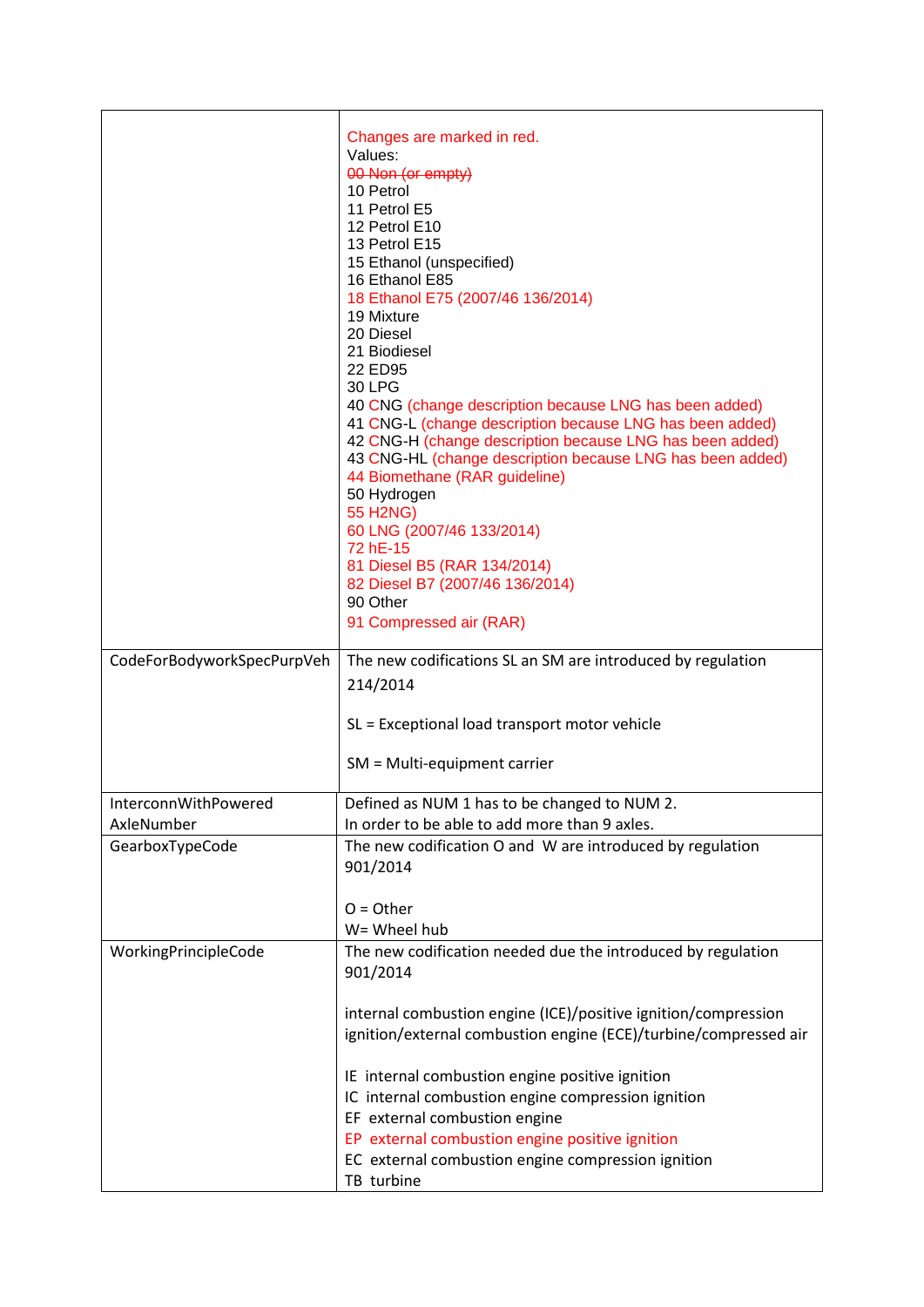|  | CA compressed air |  |
|--|-------------------|--|
|--|-------------------|--|

### <span id="page-5-0"></span>**Initial Vehicle Information Other changes and new fields**

#### <span id="page-5-1"></span>**Alle decimal fields**

For all fields which can contain a decimal value min/max range of values has been added. This prevents entering invalid values. For instance if a field has been defined as 9,5 the value 999999999 cannot be entered anymore.

#### <span id="page-5-2"></span>**VersionNumberXSD**

| <b>Field description</b> | VersionNumberXSD                                                                                        |
|--------------------------|---------------------------------------------------------------------------------------------------------|
| <b>Definition</b>        | Refers to the version of the XSD file which has been used to generate<br>and validate the COC XML file. |
| <b>Valueset</b>          | Versionnumber                                                                                           |
|                          | 1.1                                                                                                     |
| $A-N$                    |                                                                                                         |
| <b>Tag</b>               | Header below IVIReferenceld                                                                             |

### <span id="page-5-3"></span>**TyreTubeTypeCode (new field)**

| Messageheader           | To be added to the TyreAxleGroup |
|-------------------------|----------------------------------|
| <b>Field</b>            | TyreTubeTypeCode                 |
| Format                  | $A-N3$                           |
| <b>Value collection</b> | TL, TT                           |
| <b>Description</b>      | Tyre tube type code.             |
|                         |                                  |
|                         | 2007/46/EC: 32.                  |
|                         | 371/2010: 35.                    |
|                         | 183/2011 IAC: 35.                |
|                         | 2002/24/EC: 32.                  |
|                         | 901/2014: 6.18.1.1.              |
|                         | 2003/37/EC: 2.2.3.1              |
|                         |                                  |
|                         | Values:                          |
|                         | $TL = Tubeless$                  |
|                         | TT= Tube type                    |
|                         |                                  |

### <span id="page-5-4"></span>**AllowedEuropeanMarketIndicator (new field)**

| Messageheader    | To be added to the CocDataGroup |
|------------------|---------------------------------|
| <b>Field</b>     | AllowedEuropeanMarketIndicator  |
|                  |                                 |
| <b>Format</b>    | $A-N1$                          |
|                  |                                 |
| Value collection | Y,N                             |
|                  |                                 |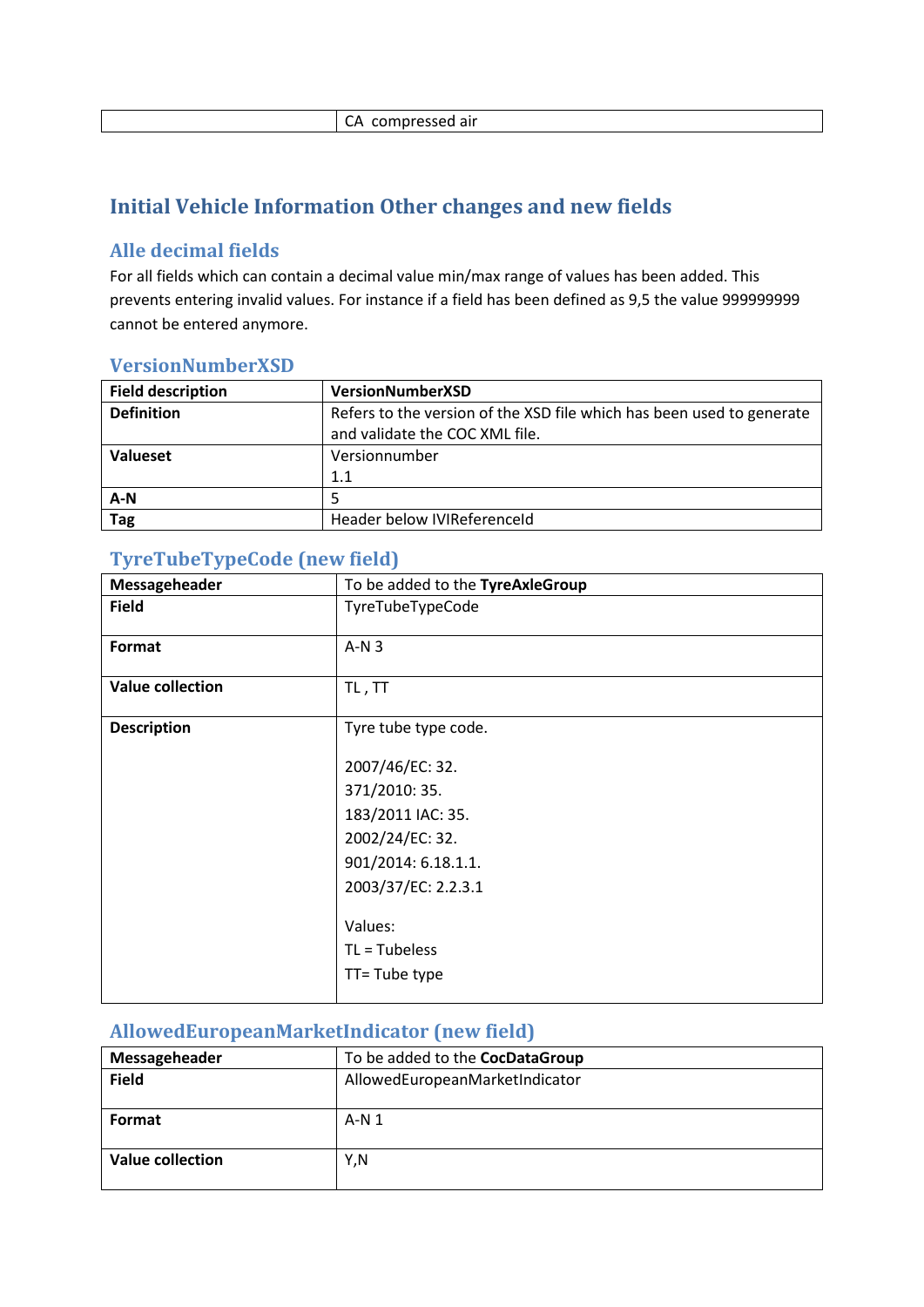| <b>Description</b> | To indicate if a vehicle can be registered within the European |
|--------------------|----------------------------------------------------------------|
|                    | market.                                                        |
|                    |                                                                |
|                    | 2007/46/EC: NN                                                 |
|                    | 371/2010: NN (mentioned within the Remarks field)              |
|                    | 183/2011 IAC: NN                                               |
|                    | 2002/24/EC: NN                                                 |
|                    | 2003/37/EC: NN                                                 |
|                    |                                                                |
| <b>Usage</b>       | The field is mandatory for all vehicle categories.             |

## <span id="page-6-0"></span>**ActualMassIncomplVehicle (new field)**

| Messageheader      | To be added to the CocDataGroup                                                                                                                            |
|--------------------|------------------------------------------------------------------------------------------------------------------------------------------------------------|
| <b>Field</b>       | ActualMassIncomplVehicle                                                                                                                                   |
| Format             | NUM <sub>6</sub>                                                                                                                                           |
| Unit               | kg                                                                                                                                                         |
| <b>Description</b> | The actual mass of the incomplete vehicle.<br>2007/46/EC: NN<br>1230/2012: 14.<br>183/2011 IAC: NN<br>2002/24/EC: NN<br>901/2014: 2.1.2.<br>2003/37/EC: NN |
| <b>Usage</b>       | Mandatory for incomplete vehicles of the categories M, N, O.                                                                                               |

## <span id="page-6-1"></span>**DistrOfActualMassIncomplAxle (new field)**

| Messageheader      | To be added to the AxleGroup                                                                                                                                               |
|--------------------|----------------------------------------------------------------------------------------------------------------------------------------------------------------------------|
| <b>Field</b>       | DistrOfActualMassIncomplAxle                                                                                                                                               |
| Format             | NUM <sub>5</sub>                                                                                                                                                           |
| Unit               | kg                                                                                                                                                                         |
| <b>Description</b> | Distribution of the actual mass of the incomplete vehicle amongst<br>the axles.<br>2007/46/EC:NA<br>1230/2012:17.1<br>183/2011 IAC: NA<br>2002/24/EC: NA<br>2003/37/EC: NA |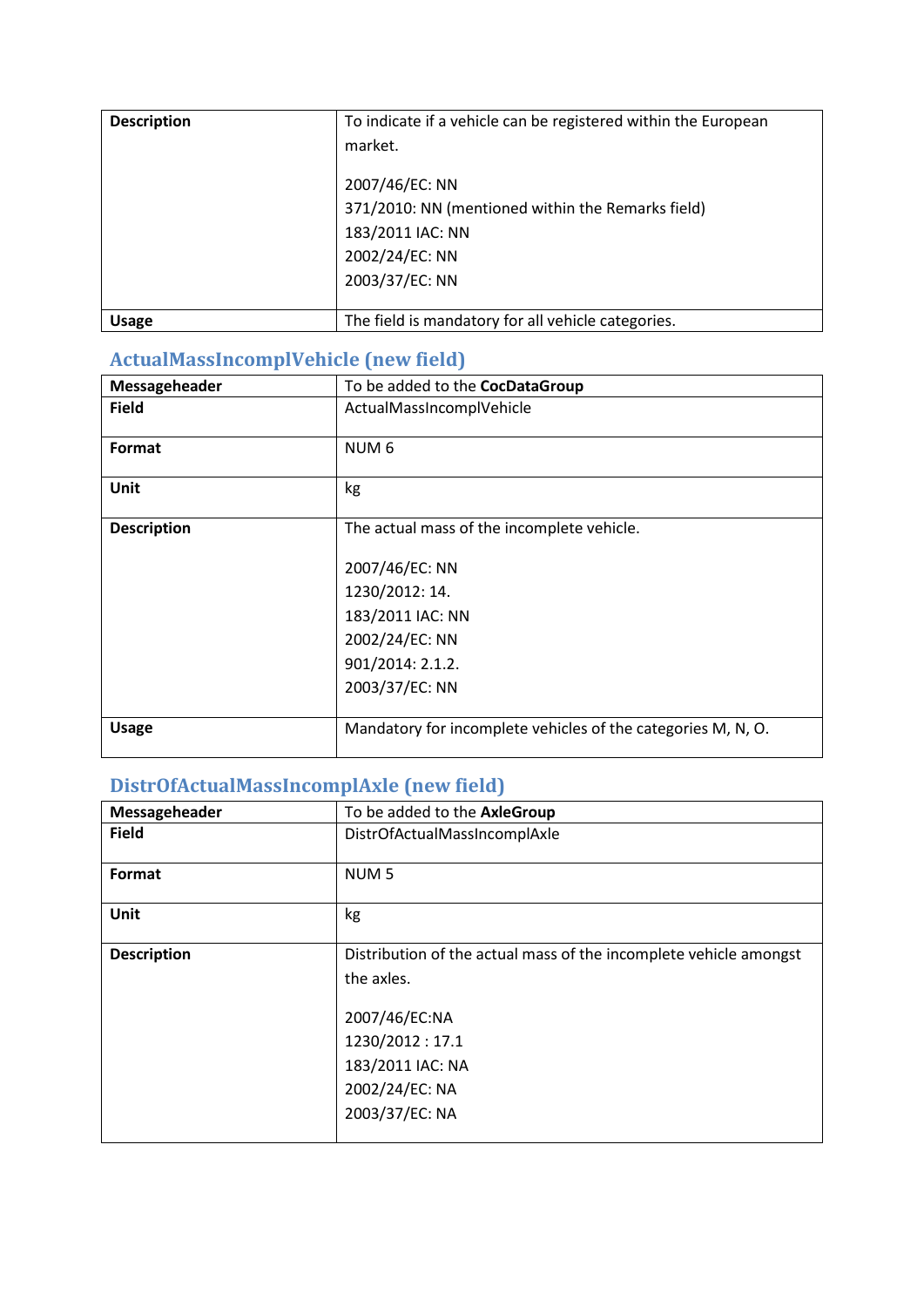<span id="page-7-0"></span>

| Messageheader      | To be added to the CocDataGroup                                                                                                                                          |
|--------------------|--------------------------------------------------------------------------------------------------------------------------------------------------------------------------|
| <b>Field</b>       | MaximumSpeedNonPropulsion                                                                                                                                                |
| Format             | <b>NUM 5,2</b>                                                                                                                                                           |
| Unit               | km/h                                                                                                                                                                     |
| <b>Description</b> | Maximum vehicle speed for vehicle without propulsion.<br>2007/46/EC: 44.<br>371/2010: 29.<br>183/2011 IAC: 29.<br>2002/24/EC: 44.<br>2003/37/EC: 4.7.1                   |
| <b>Usage</b>       | For vehicles without an engine this entry must be used to enter the<br>maximum speed. This field is mandatory for complete or<br>incomplete vehicles without propulsion. |

### <span id="page-7-1"></span>**MaximumHourlyPower (new field)**

| Messageheader      | To be added to the CocDataGroup                                                                                                                                                                                                                                             |
|--------------------|-----------------------------------------------------------------------------------------------------------------------------------------------------------------------------------------------------------------------------------------------------------------------------|
| <b>Field</b>       | MaximumHourlyPower                                                                                                                                                                                                                                                          |
| Format             | <b>NUM 6,2</b>                                                                                                                                                                                                                                                              |
| Unit               | kW                                                                                                                                                                                                                                                                          |
| <b>Description</b> | The maximum netpower measured according to paragraph 5.3.1.,<br>electric propulsion engines can deliver with continues current for a<br>period of one hour.<br>2007/46/EC: NA<br>371/2010: NA<br>136/2014: 27.2.<br>183/2011<br>IAC: NA<br>2002/24/EC: NA<br>2003/37/EC: NA |
| <b>Usage</b>       | Only to be used for electric engines.                                                                                                                                                                                                                                       |

## <span id="page-7-2"></span>**MaximumNetPowerElectricEngine (new field)**

| Messageheader | To be added to the CocDataGroup |
|---------------|---------------------------------|
| <b>Field</b>  | MaximumNetPowerElectricEngine   |
| Format        | NUM 6.2                         |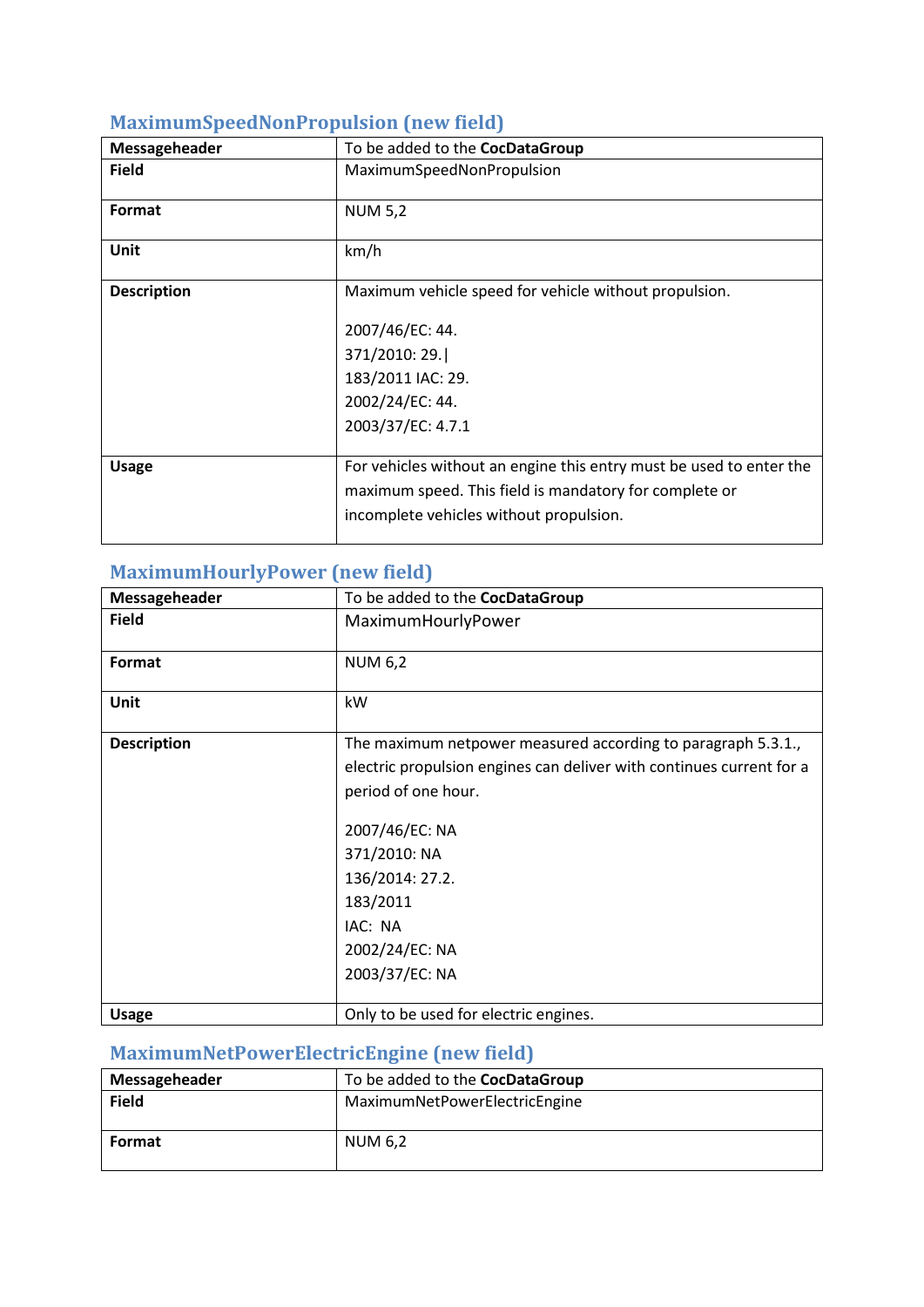| <b>Unit</b>        | kW                                      |
|--------------------|-----------------------------------------|
| <b>Description</b> | Maximum net power for electric engines. |
|                    | 2007/46/EC: -                           |
|                    | 371/2010: -                             |
|                    | 136/2014: 27.3.                         |
|                    | 183/2011 IAC: -                         |
|                    | 2002/24/EC: -                           |
|                    | 2003/37/EC: NA                          |
|                    |                                         |
| <b>Usage</b>       | Only to be used for electric engines.   |

#### <span id="page-8-0"></span>**DualFuelType (new field)**

| Messageheader     | To be added to the <b>COCDataGroup</b>                            |
|-------------------|-------------------------------------------------------------------|
| <b>Field</b>      | Dual fuel type                                                    |
|                   |                                                                   |
| <b>Desciption</b> | The normal operating mode of a dual-fuel engine during which the  |
|                   | engine simultaneously uses diesel fuel and a gaseous fuel at some |
|                   | engine operating conditions.                                      |
|                   |                                                                   |
|                   | 2007/46/EC: -                                                     |
|                   | 371/2010: -                                                       |
|                   | 133/2014: 26.2.                                                   |
|                   | 183/2011 IAC: -                                                   |
|                   | 2002/24/EC: -                                                     |
|                   | 003/37/EC: NA                                                     |
|                   |                                                                   |
| Format            | A-N 15                                                            |
| <b>Valueset</b>   | Type 1A                                                           |
|                   | Type 1B                                                           |
|                   | Type 2A                                                           |
|                   | Type 2B                                                           |
|                   | Type 3B                                                           |
| <b>Usage</b>      | Only applicable for dual fuel engines (FuelTypeCode=D).           |

## <span id="page-8-1"></span>**TwentyFourGHzRadarInd (new field)**

| Messageheader           | To be added to the CocDataGroup just after Remarks              |
|-------------------------|-----------------------------------------------------------------|
| <b>Field</b>            | TwentyFourGHzRadarInd                                           |
|                         |                                                                 |
| Format                  | $A-N1$                                                          |
| <b>Value collection</b> | Y,N                                                             |
|                         |                                                                 |
| <b>Desciption</b>       | To indicate if a vehicle is equipped with a 24 Ghz short radar. |
|                         |                                                                 |
|                         | 2007/46/EC: 50.                                                 |
|                         | 371/2010: 52.                                                   |
|                         | 133/2014: 52.                                                   |
|                         | 183/2011 IAC: 52.                                               |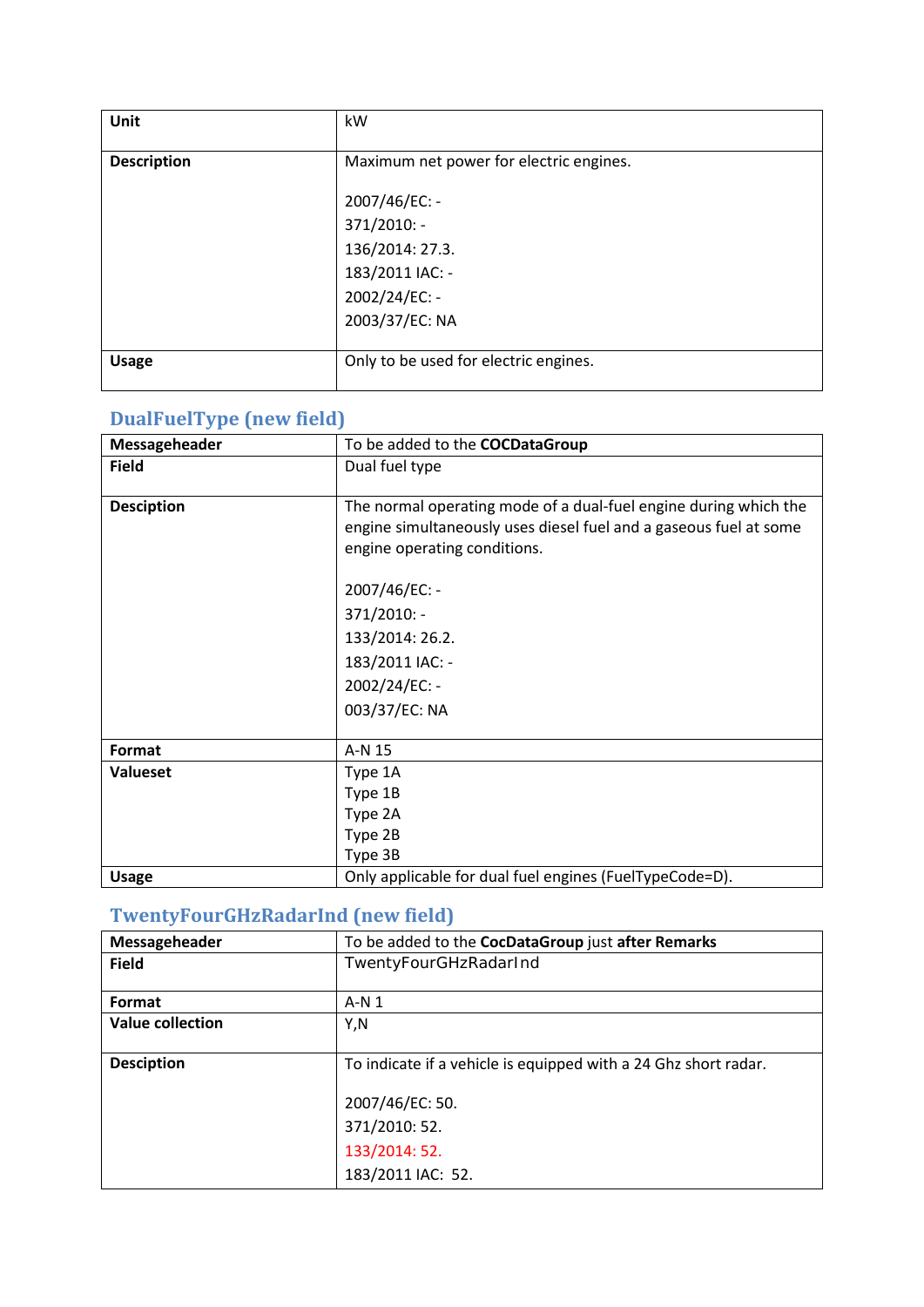| 2002/24/EC: -  |
|----------------|
| 2003/37/EC: NA |
|                |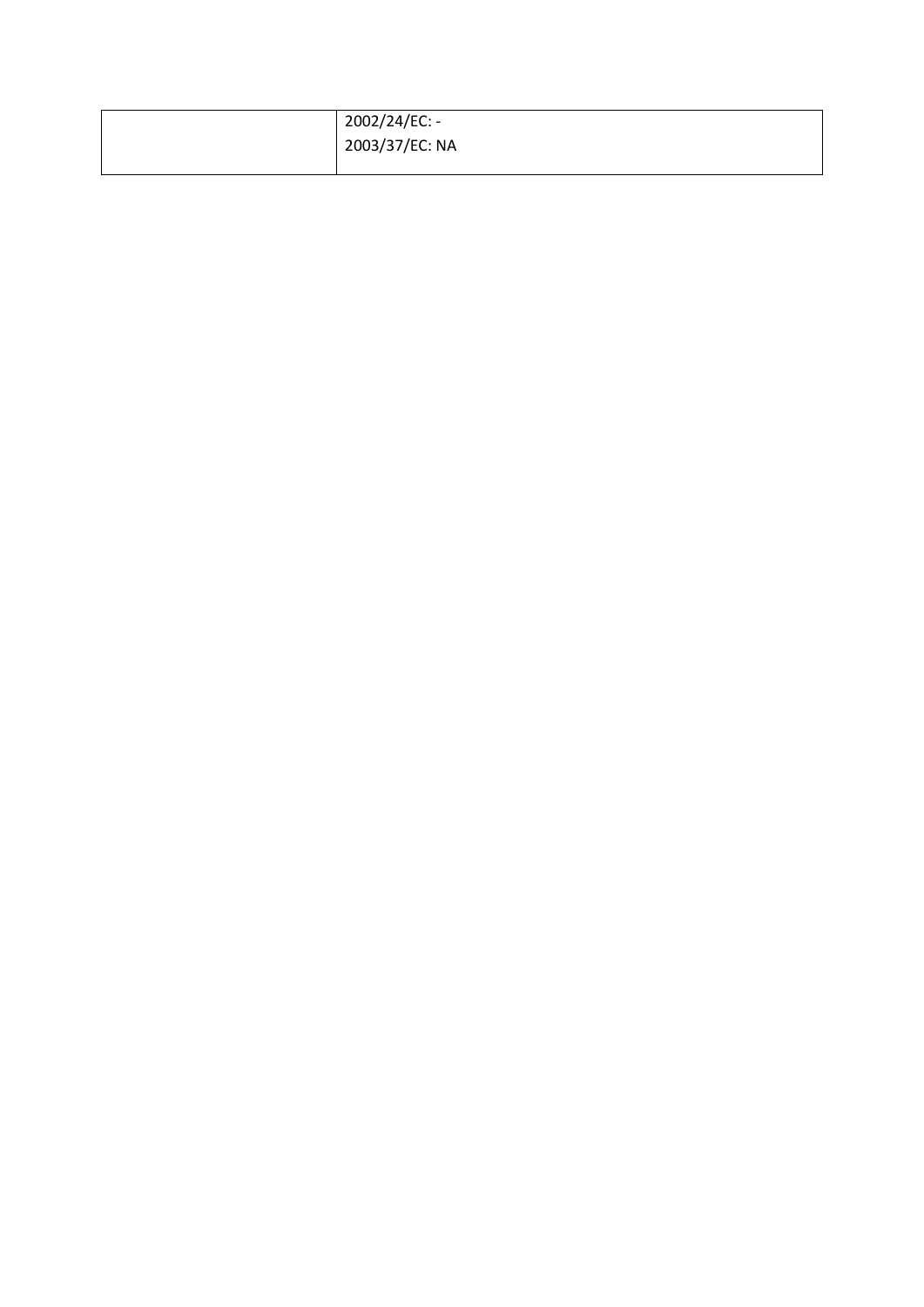## <span id="page-10-0"></span>**New entries 2-3 wheel guideline (RAR)**

| Messageheader           | To be added to <b>COCDataGroup</b>                   |
|-------------------------|------------------------------------------------------|
| <b>Field</b>            | AdvancedBrakingSystemCode                            |
| Format                  | $A-N3$                                               |
| <b>Value collection</b> | ABS, CBS, NON, ACB                                   |
| <b>Desciption</b>       | Code to identify the type of advanced braking system |
|                         | 2007/46/EC: NA                                       |
|                         | 183/2011 IAC: NA                                     |
|                         | 2002/24/EC: NA                                       |
|                         | 901/2014: 6.2.4.                                     |
|                         | 2003/37/EC: NA                                       |
|                         | Values:                                              |
|                         | $ABS = Anti-lock$ braking system                     |
|                         | CBS -= Combined braking system                       |
|                         | $NON = No$ advanced braking system                   |
|                         | ACB = Combined ABS/CBS braking system                |

### <span id="page-10-1"></span>**AdvancedBrakingSystemCode**

### <span id="page-10-2"></span>**WheelBaseSideCar**

| Messageheader     | To be added to <b>COCDataGroup</b>                       |
|-------------------|----------------------------------------------------------|
| <b>Field</b>      | WheelBaseSideCar                                         |
|                   |                                                          |
| Format            | NUM <sub>5</sub>                                         |
| Unit              | mm                                                       |
| <b>Definition</b> | Wheelbase measured from the front wheel to the centre of |
|                   | the sidecar wheel.                                       |
|                   |                                                          |
|                   | 2007/46/EC: NA                                           |
|                   | 183/2011 IAC: NA                                         |
|                   | 2002/24/EC: NA                                           |
|                   | 901/2014: 2.2.4.                                         |
|                   | 2003/37/EC: NA                                           |
|                   |                                                          |

### <span id="page-10-3"></span>**WheelBaseGroundRatio**

| Messageheader     | To be added to <b>COCDataGroup</b>  |
|-------------------|-------------------------------------|
| <b>Field</b>      | WheelBaseGroundRatio                |
|                   |                                     |
| <b>Format</b>     | <b>NUM 3,2</b>                      |
| <b>Definition</b> | Wheelbase to ground clearance ratio |
|                   |                                     |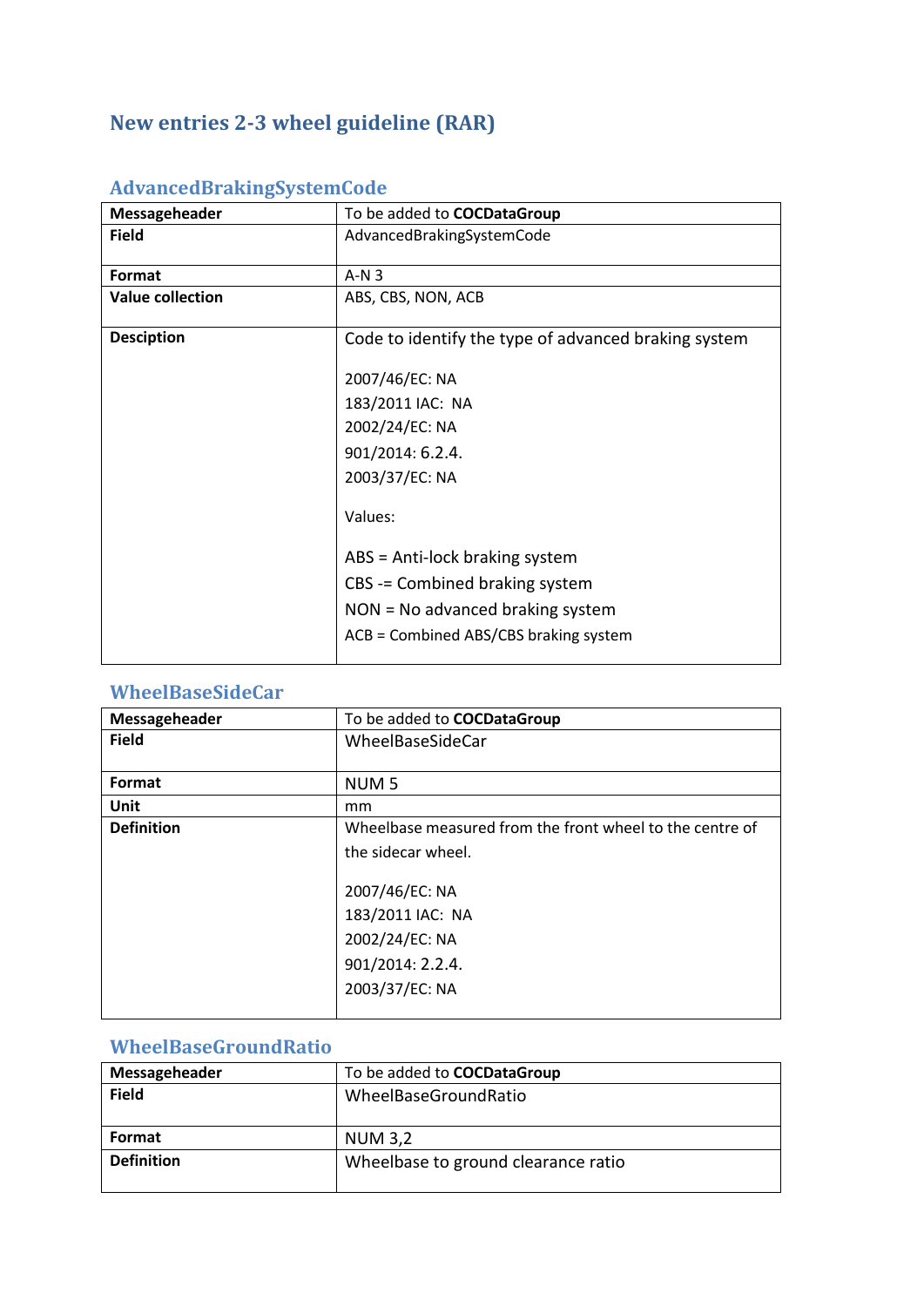| 2007/46/EC: NA    |
|-------------------|
| 183/2011 IAC: NA  |
| 2002/24/EC: NA    |
| 901/2014: 2.2.15. |
| 2003/37/EC: NA    |
|                   |

#### <span id="page-11-0"></span>**SeatingHeight**

| Messageheader     | To be added to <b>COCDataGroup</b> |
|-------------------|------------------------------------|
| <b>Field</b>      | SeatingHeight                      |
|                   |                                    |
| Format            | NUM <sub>4</sub>                   |
| Unit              | mm                                 |
| <b>Definition</b> | Height of the seats                |
|                   |                                    |
|                   | 2007/46/EC: NA                     |
|                   | 183/2011 IAC: NA                   |
|                   | 2002/24/EC: NA                     |
|                   | 901/2014: 2.2.17.                  |
|                   | 2003/37/EC: NA                     |
|                   |                                    |

### <span id="page-11-1"></span>**GroundClearanceBetweenAxles**

| Messageheader     | To be added to AxleGroup                                                                      |
|-------------------|-----------------------------------------------------------------------------------------------|
| <b>Field</b>      | <b>GroundClearanceBetweenAxles</b>                                                            |
| Formay            | NUM <sub>4</sub>                                                                              |
| <b>Unit</b>       | <sub>mm</sub>                                                                                 |
| <b>Definition</b> | Ground clearance between the axles.                                                           |
|                   | 2007/46/EC: NA<br>183/2011 IAC: NA<br>2002/24/EC: NA<br>901/2014: 2.2.10.6.<br>2003/37/EC: NA |
| <b>Usage</b>      | Ground clearance from this axle to the next axle.                                             |

### <span id="page-11-2"></span>**Maximum15MinutesPower**

| Messageheader     | To be added to <b>COCDataGroup</b>                             |
|-------------------|----------------------------------------------------------------|
| <b>Field</b>      | Maximum15MinutesPower                                          |
| Format            | <b>NUM 6,2</b>                                                 |
| <b>Unit</b>       | kW                                                             |
| <b>Definition</b> | The maximum netpower measured according to paragraph           |
|                   | 5.3.1., electric propulsion engines can deliver with continues |
|                   | current for a period of 15 minutes.                            |
|                   |                                                                |
|                   | 2007/46/EC: NA                                                 |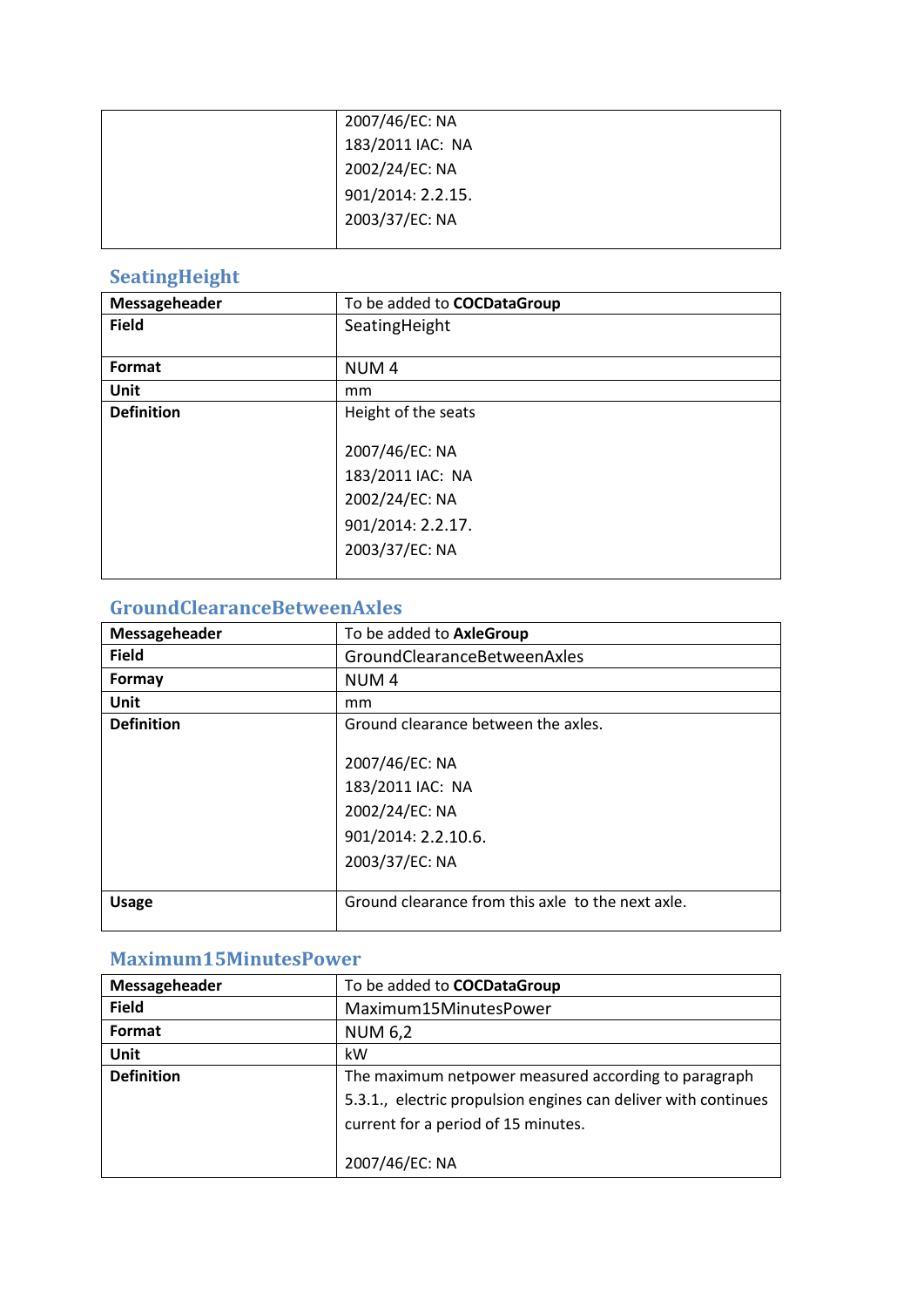|              | 183/2011 IAC: NA<br>2002/24/EC: NA<br>901/2014: 3.3.3.4.<br>2003/37/EC: NA |
|--------------|----------------------------------------------------------------------------|
| <b>Usage</b> | Only to be used for vehicles of the L category.                            |

## <span id="page-12-0"></span>**ManufacturerHybridApplication**

| Messageheader     | Add a new Group within the COCDataGroup:                                                     |
|-------------------|----------------------------------------------------------------------------------------------|
|                   | HybridApplicationGroup<br>ManufacturerHybridApplication                                      |
| <b>Field</b>      | ManufacturerHybridApplication                                                                |
| Format            | A-N 52                                                                                       |
| <b>Definition</b> | Manufacturer of the hybrid application.                                                      |
|                   | 2007/46/EC: NA<br>183/2011 IAC: NA<br>2002/24/EC: NA<br>901/2014: 3.1.3.1.<br>2003/37/EC: NA |

## <span id="page-12-1"></span>**HybridApplicationCode**

| Messageheader     | Add a new Group within the COCDataGroup:                                                     |
|-------------------|----------------------------------------------------------------------------------------------|
|                   | HybridApplicationGroup<br>HybridApplicationCode                                              |
| <b>Field</b>      | HybridApplicationCode                                                                        |
| Format            | A-N 40                                                                                       |
| <b>Definition</b> | Manufacturer's hybrid application code                                                       |
|                   | 2007/46/EC: NA<br>183/2011 IAC: NA<br>2002/24/EC: NA<br>901/2014: 3.1.3.2.<br>2003/37/EC: NA |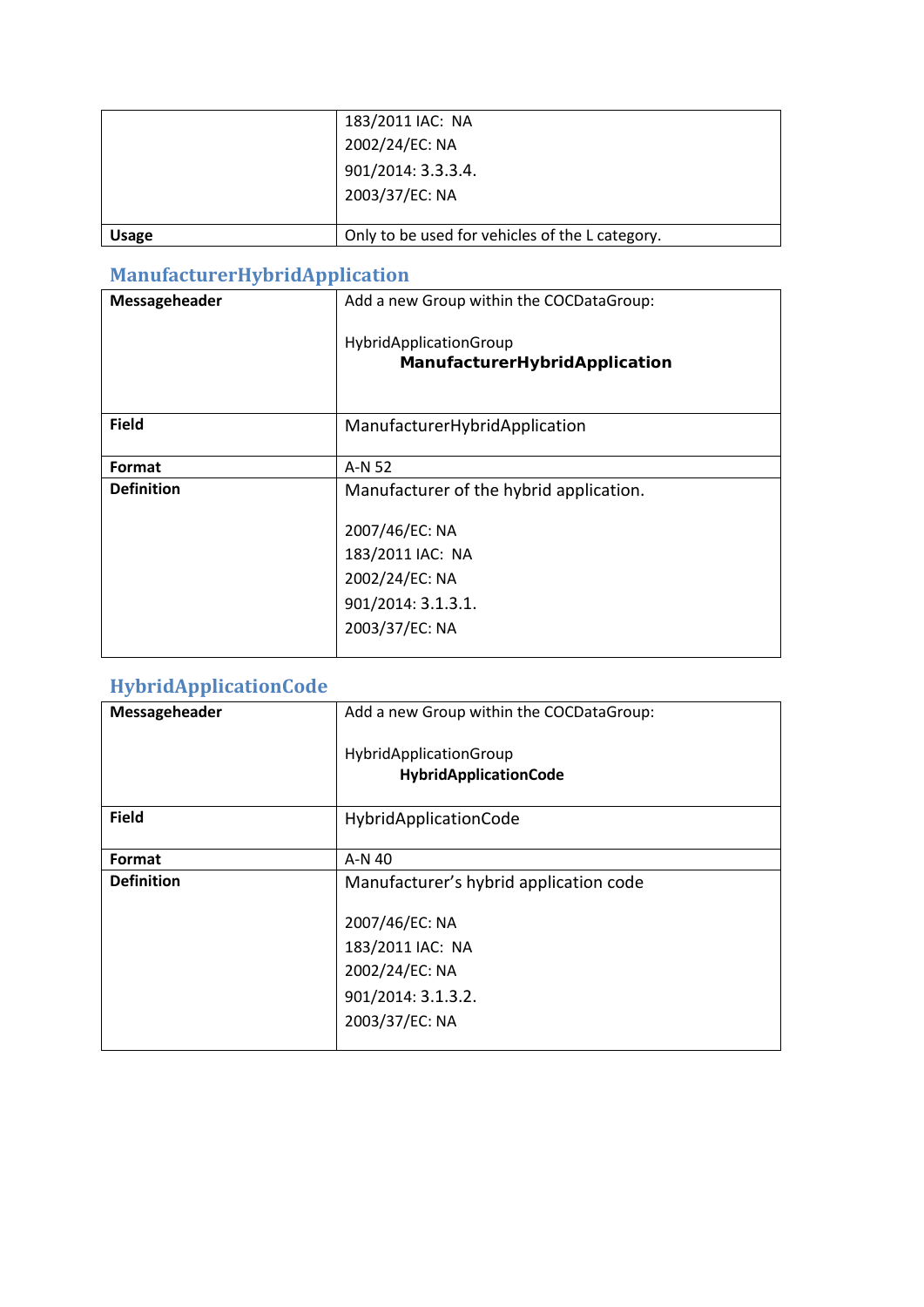## <span id="page-13-0"></span>**ElectricVehicleConfigurCode**

| Messageheader           | Add a new Group within the COCDataGroup:<br>HybridApplicationGroup<br>ElectricVehicleConfigurCode                                                                                                                                                             |
|-------------------------|---------------------------------------------------------------------------------------------------------------------------------------------------------------------------------------------------------------------------------------------------------------|
| <b>Field</b>            | ManPowerElectric                                                                                                                                                                                                                                              |
| Format                  | $A-N1$                                                                                                                                                                                                                                                        |
| <b>Value collection</b> | P, H, M                                                                                                                                                                                                                                                       |
| <b>Description</b>      | Electric vehicle configuration: pure electric/hybrid<br>electric/manpower - electric<br>2007/46/EC: NA<br>183/2011 IAC: NA<br>2002/24/EC: NA<br>901/2014: 3.3.1.<br>2003/37/EC: NA<br>$P = Pure electric$<br>$H = Hybrid electric$<br>M = Manpower - electric |

### <span id="page-13-1"></span>**CategoryOfHybridElectricVehInd**

| Messageheader           | Add a new Group within the COCDataGroup:                               |
|-------------------------|------------------------------------------------------------------------|
|                         | HybridApplicationGroup                                                 |
|                         | CategoryOfHybridElectricVehInd                                         |
| <b>Field</b>            | CategoryOfHybridElectricVehicleIndicator                               |
| Format                  | $A-N1$                                                                 |
| <b>Value collection</b> | Y/N                                                                    |
| <b>Description</b>      | 3.3.5.2. Category of hybrid electric vehicle: off-vehicle charging/not |
|                         | off-vehicle charging                                                   |
|                         | 2007/46/EC: NA                                                         |
|                         | 183/2011 IAC: NA                                                       |
|                         | 2002/24/EC: NA                                                         |
|                         | 901/2014: 3.3.5.2.                                                     |
|                         | 2003/37/EC: NA                                                         |
|                         | $Y = Yes$                                                              |
|                         |                                                                        |
|                         | $N = No$                                                               |
|                         |                                                                        |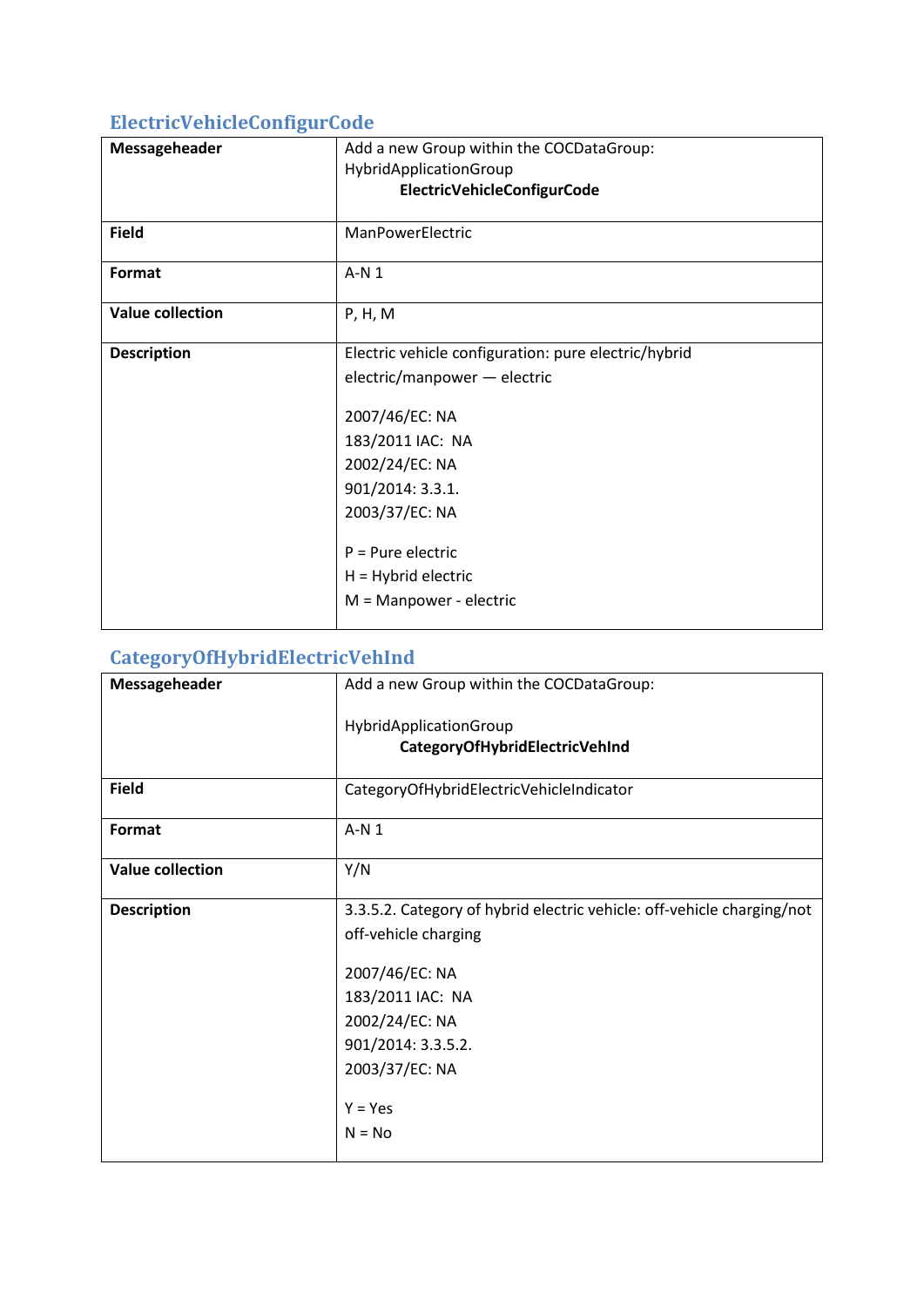### <span id="page-14-0"></span>**MaximumAssistanceFactor**

| Messageheader           | Add to the COCDataGroup                                                                                                                                                      |
|-------------------------|------------------------------------------------------------------------------------------------------------------------------------------------------------------------------|
| <b>Field</b>            | MaximumAssistanceFactor                                                                                                                                                      |
| Format                  | <b>NUM 3,2</b>                                                                                                                                                               |
| <b>Value collection</b> | Y/N                                                                                                                                                                          |
| <b>Description</b>      | 3.9.2. Maximum assistance factor of the engine for cycles designed<br>to pedal<br>2007/46/EC: NA<br>183/2011 IAC: NA<br>2002/24/EC: NA<br>901/2014: 3.9.2.<br>2003/37/EC: NA |

## <span id="page-14-1"></span>**MaximumAssistanceSpeed**

| Messageheader      | Add a new field within the COCDataGroup                                                                                                                                                  |
|--------------------|------------------------------------------------------------------------------------------------------------------------------------------------------------------------------------------|
| <b>Field</b>       | MaximumAssistanceSpeed                                                                                                                                                                   |
| Format             | <b>NUM 5,2</b>                                                                                                                                                                           |
| Unit               | km/h                                                                                                                                                                                     |
| <b>Description</b> | 3.9.3. Maximum vehicle speed for which the electric motor gives<br>assistance (3q) :  km/h<br>2007/46/EC: NA<br>183/2011 IAC: NA<br>2002/24/EC: NA<br>901/2014: 3.9.3.<br>2003/37/EC: NA |

### <span id="page-14-2"></span>**FinalDriveNumber**

| Messageheader      | Add a new table: FinalDriveTable with a Group:<br><b>FinalDriveGroup</b><br><b>FinalDriveNumber</b> |
|--------------------|-----------------------------------------------------------------------------------------------------|
| <b>Field</b>       | FinalDriveNumber                                                                                    |
| Format             | NUM <sub>1</sub>                                                                                    |
| <b>Description</b> | Unique sequential number in order to identify the final drives.                                     |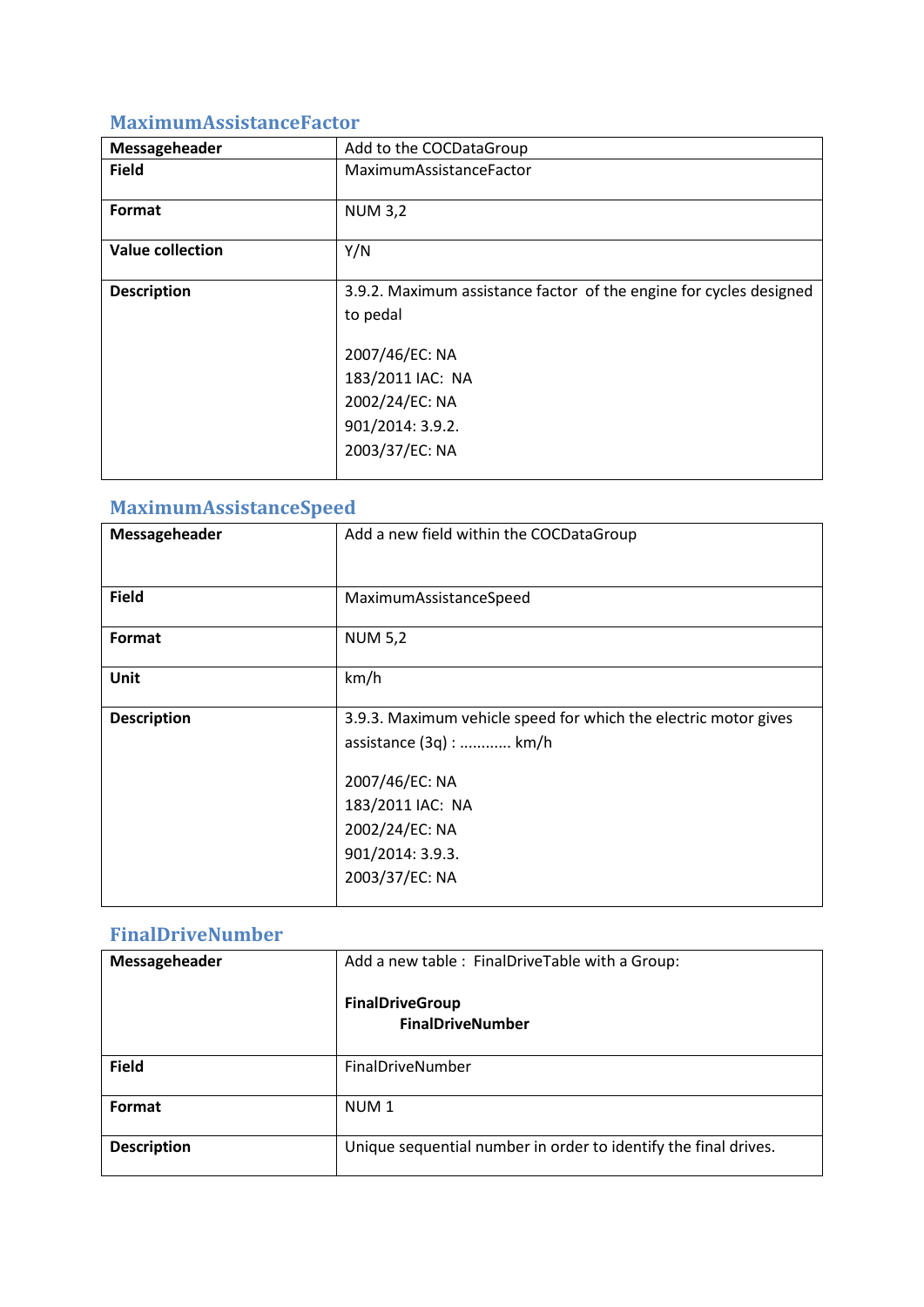### <span id="page-15-0"></span>**FinalDriveRatio**

| Messageheader      | Add a new table: FinalDriveTable with a Group:   |
|--------------------|--------------------------------------------------|
|                    | <b>FinalDriveGroup</b><br><b>FinalDriveRatio</b> |
| <b>Field</b>       | FinalDriveRatio                                  |
| Format             | <b>NUM 7,5</b>                                   |
| <b>Description</b> | Final drive ratio                                |
|                    | 2007/46/EC: NA                                   |
|                    | 183/2011 IAC: NA                                 |
|                    | 2002/24/EC: NA                                   |
|                    | 901/2014: 3.5.4.1.                               |
|                    | 2003/37/EC: NA                                   |

### <span id="page-15-1"></span>**OverallGearRatioHighestGear**

| Messageheader      | Add a new table: FinalDriveTable with a Group:<br><b>FinalDriveGroup</b><br><b>OverallGearRatioHighestGear</b>                     |
|--------------------|------------------------------------------------------------------------------------------------------------------------------------|
| Field              | OverallGearRatioHighestGear                                                                                                        |
| Format             | <b>NUM 7,5</b>                                                                                                                     |
| <b>Description</b> | Overall gear ratio in highest gear<br>2007/46/EC: NA<br>183/2011 IAC: NA<br>2002/24/EC: NA<br>901/2014: 3.5.4.2.<br>2003/37/EC: NA |

| Messageheader      | To be added to the group TestprocedureType2Group. |
|--------------------|---------------------------------------------------|
| <b>Field</b>       | TestprocType2HCAtNormIdleSp                       |
| Format             | <b>NUM 9,5</b>                                    |
| Unit               | ppm                                               |
| <b>Description</b> | 3.2.15.2. Type II HC: ppm at normal idle speed    |
|                    | 2007/46/EC: NA                                    |
|                    | 183/2011 IAC: NA                                  |
|                    | 2002/24/EC: NA                                    |
|                    | 901/2014: 3.2.15.2.                               |

#### <span id="page-15-2"></span>**TestprocType2HCAtNormIdleSp**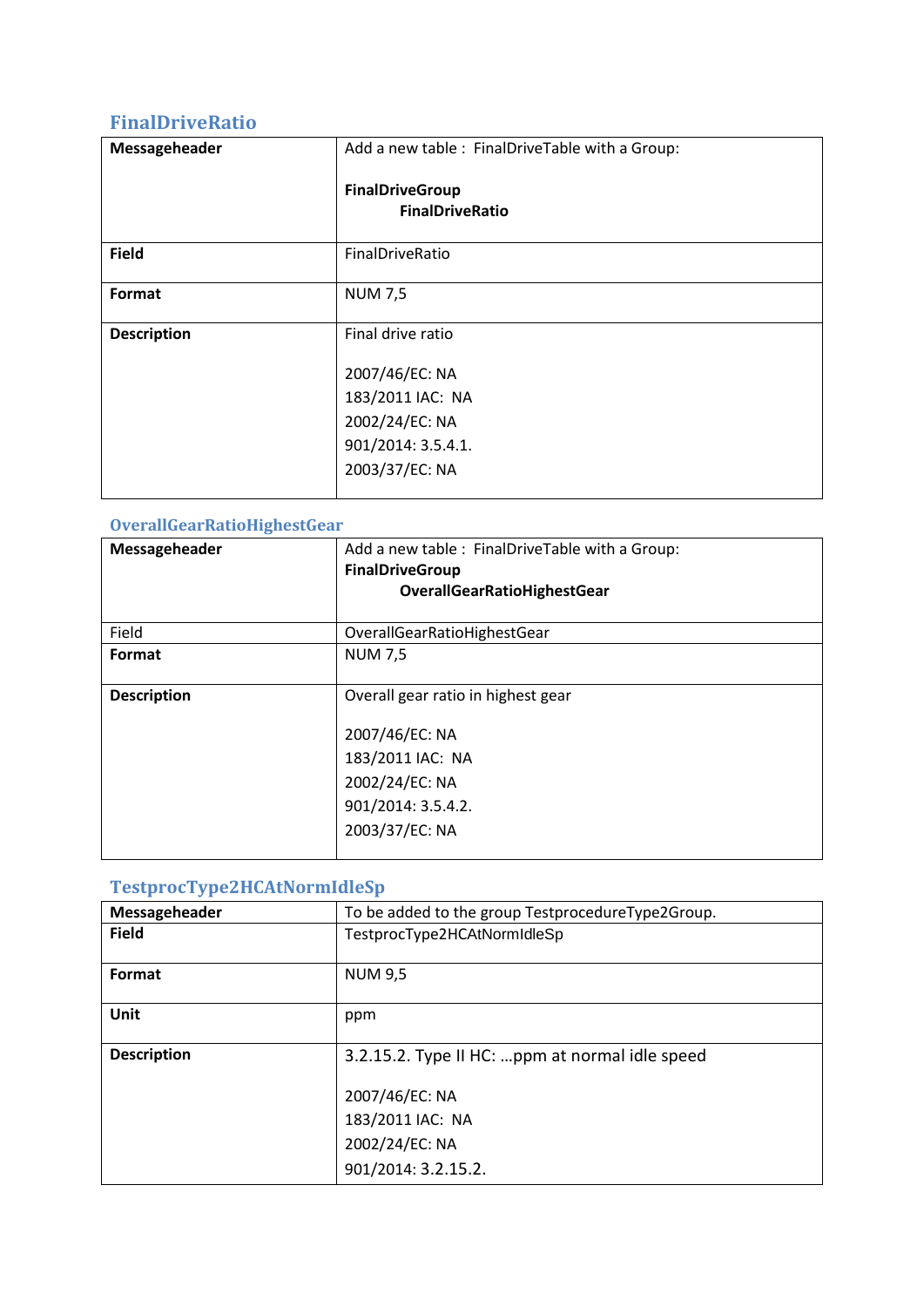| 2003/37/EC: NA |
|----------------|
|                |

### <span id="page-16-0"></span>**TestprocType2HCAtHighIdleSp**

| Messageheader      | To be added to a new group:                            |
|--------------------|--------------------------------------------------------|
|                    | TestprocedureType2Group<br>TestprocType2HCAtHighIdleSp |
| <b>Field</b>       | TestprocType2HCAtHighIdleSp                            |
| Format             | <b>NUM 9,5</b>                                         |
| Unit               | ppm                                                    |
| <b>Description</b> | 3.2.15.2. Type II HC: ppm at high idle speed           |
|                    | 2007/46/EC: NA                                         |
|                    | 183/2011 IAC: NA                                       |
|                    | 2002/24/EC: NA                                         |
|                    | 901/2014: 3.2.15.2.                                    |
|                    | 2003/37/EC: NA                                         |
|                    |                                                        |

## <span id="page-16-1"></span>**ConvertingPerformanceIndic**

| Messageheader           | To be added to the COCDataGroup                                  |
|-------------------------|------------------------------------------------------------------|
| <b>Field</b>            | ConvertingPerformanceIndic                                       |
|                         |                                                                  |
| Format                  | $A-N1$                                                           |
|                         |                                                                  |
| <b>Value collection</b> | Y, N                                                             |
|                         |                                                                  |
| <b>Description</b>      | Vehicle appropriate for converting its performance level between |
|                         | subcategories (L3e/L4e)-A2 and (L3e/L4e)-A3 and vice versa:      |
|                         | yes/no 2007/46/EC: NA                                            |
|                         | 183/2011 IAC: NA                                                 |
|                         | 2002/24/EC: NA                                                   |
|                         | 901/2014: 8.1.                                                   |
|                         | 2003/37/EC: NA                                                   |
|                         |                                                                  |

## <span id="page-16-2"></span>**RecomTyrePressureLoadCode**

| Messageheader | To be added to a new group:<br><b>TyreAxlePressureGroup</b><br>RecomTyrePressureLoadCode |
|---------------|------------------------------------------------------------------------------------------|
| <b>Field</b>  | RecomTyrePressureLoadCode                                                                |
| Format        | $A-N1$                                                                                   |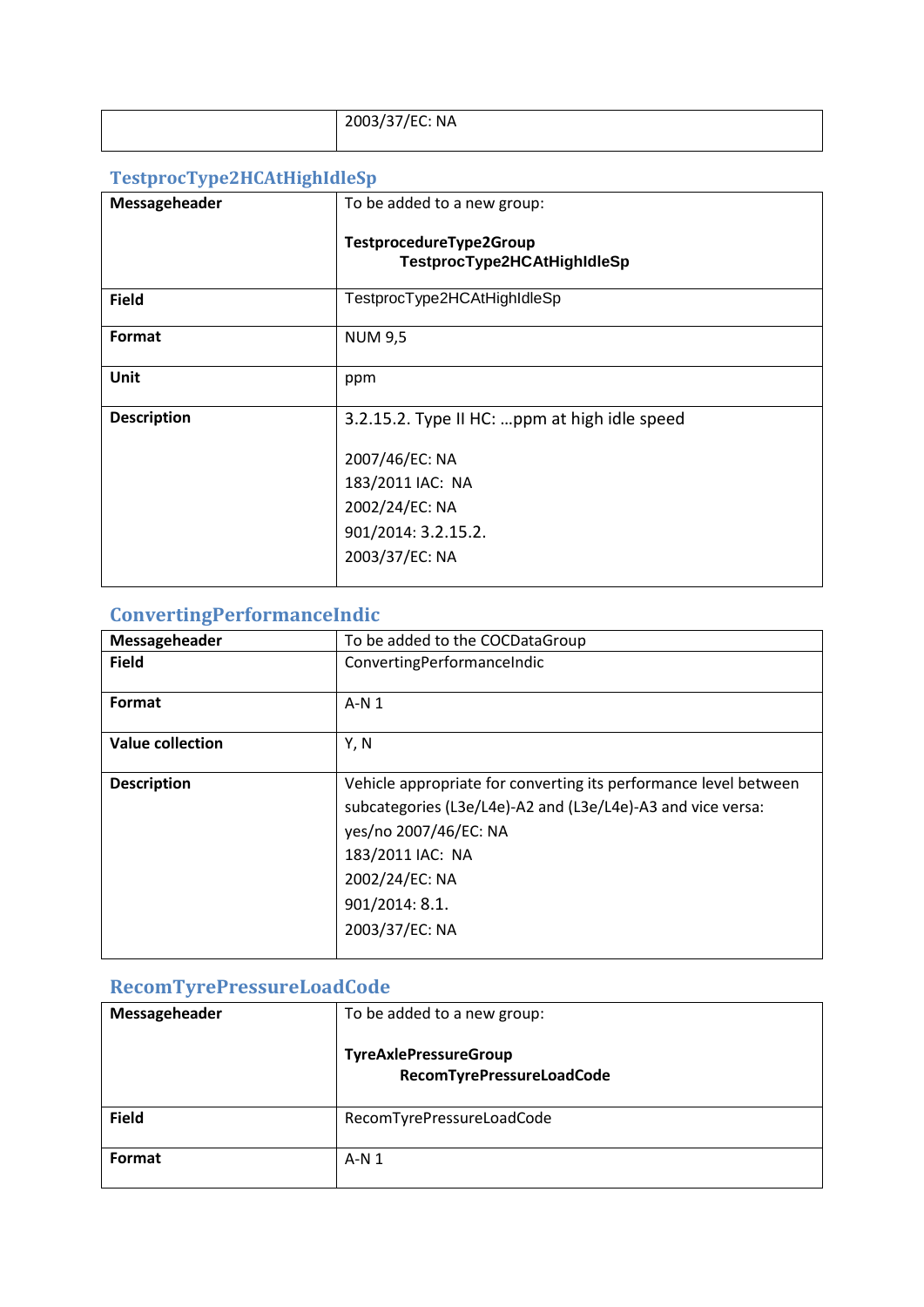| <b>Value collection</b> | E, H, F                   |
|-------------------------|---------------------------|
| <b>Description</b>      | RecomTyrePressureLoadCode |
|                         | 2007/46/EC: NA            |
|                         | 183/2011 IAC: NA          |
|                         | 2002/24/EC: NA            |
|                         | 901/2014: 6.18.1.1        |
|                         | 2003/37/EC: NA            |
|                         | $E =$ Empty               |
|                         |                           |
|                         | $H = Half loaded$         |
|                         | $F =$ Fully loaded        |
|                         |                           |

## <span id="page-17-0"></span>**RecommendedTyrePressure**

| Messageheader      | To be added to a new group:                             |
|--------------------|---------------------------------------------------------|
|                    | <b>TyreAxlePressureGroup</b><br>RecommendedTyrePressure |
| <b>Field</b>       | RecommendedTyrePressure                                 |
| Format             | <b>NUM 4,2</b>                                          |
| <b>Unit</b>        | kPa                                                     |
| <b>Description</b> | Recommended tyre pressure                               |
|                    | 2007/46/EC: NA                                          |
|                    | 183/2011 IAC: NA                                        |
|                    | 2002/24/EC: NA                                          |
|                    | 901/2014: 6.18.1.1                                      |
|                    | 2003/37/EC: NA                                          |

### <span id="page-17-1"></span>**TestprocTypeVIICO2**

| Messageheader      | To be added to the TestprocTypeVIIGroup within the FuelGroup:                       |
|--------------------|-------------------------------------------------------------------------------------|
|                    | <b>TestprocTypeVIIGroup</b><br>TestprocTypeVIICO2                                   |
| <b>Field</b>       | TestprocTypeVIICO2                                                                  |
| Format             | <b>NUM 9,5</b>                                                                      |
| Unit               | g/km                                                                                |
| <b>Description</b> | $4.0.3.1$ . CO <sub>2</sub> .<br>2.2.1.8.6. CO2 Result of type VII (TR TTVIIx) g/km |
|                    |                                                                                     |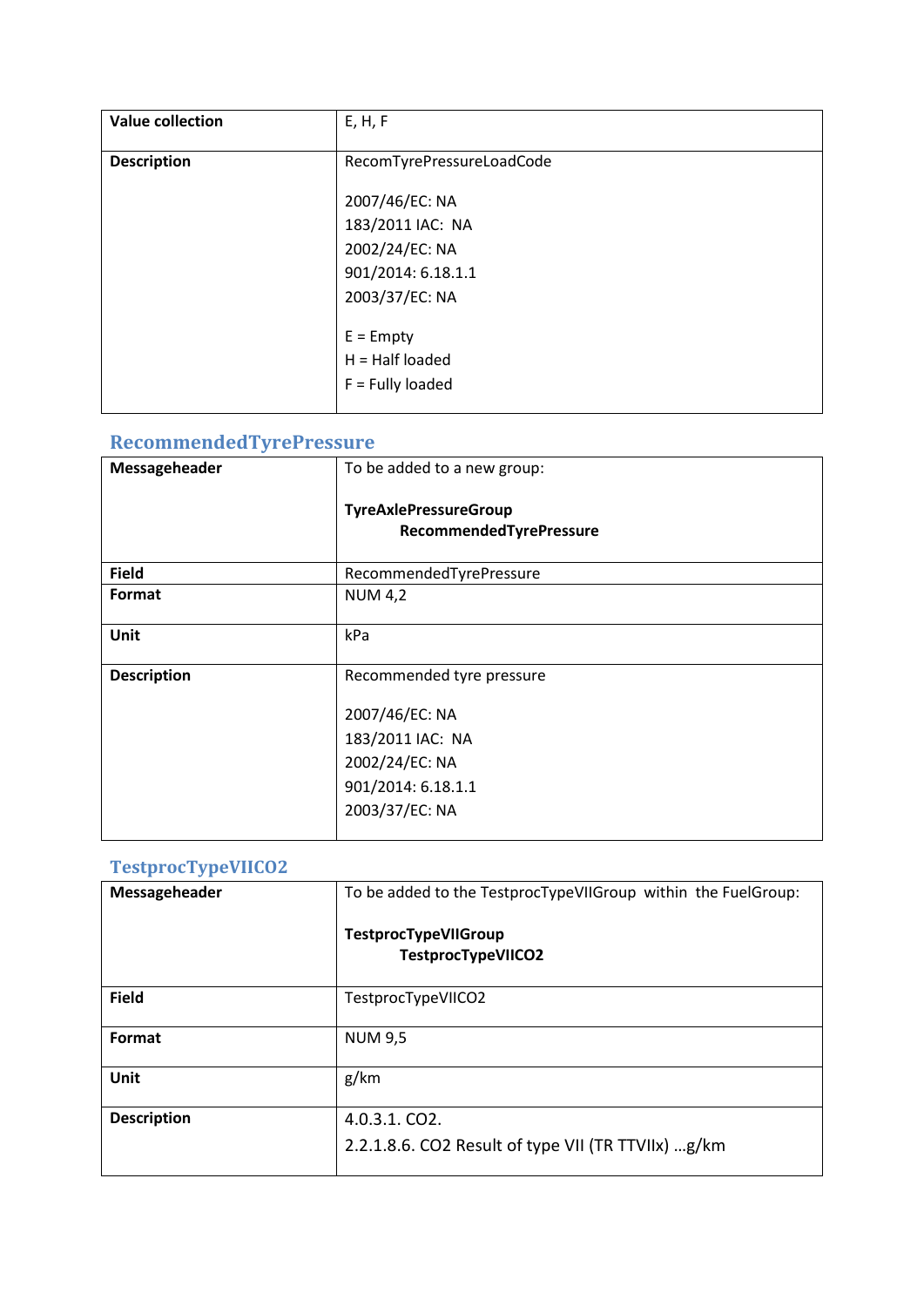|              | 2007/46/EC: NA                                         |
|--------------|--------------------------------------------------------|
|              | 183/2011 IAC: NA                                       |
|              | 2002/24/EC: NA                                         |
|              | 901/2014: 4.0.3.1                                      |
|              | 2003/37/EC: NA                                         |
|              |                                                        |
| <b>Usage</b> | For OVC-hybrid vehicles (Plug-in hybrids) use the item |
|              | WeightedCombinedCO2                                    |
|              |                                                        |

### <span id="page-18-0"></span>**TestprocTypeVIIFuelConsumption**

| Messageheader      | To be added to the TestprocTypeVIIGroup within the FuelGroup:                                                                                                             |
|--------------------|---------------------------------------------------------------------------------------------------------------------------------------------------------------------------|
|                    | <b>TestprocTypeVIIGroup</b>                                                                                                                                               |
|                    | <b>TestprocTypeVIIFuelConsumption</b>                                                                                                                                     |
| <b>Field</b>       | TestprocTypeVIIFuelConsumption                                                                                                                                            |
| Format             | <b>NUM 9,5</b>                                                                                                                                                            |
| Unit               | l/100km                                                                                                                                                                   |
| <b>Description</b> | 2.2.1.8.6. Fuelconsumption Result of type VII (TR TTVIIx)<br>$\ldots$ g/km<br>2007/46/EC: NA<br>183/2011 IAC: NA<br>2002/24/EC: NA<br>901/2014: 4.0.3.2<br>2003/37/EC: NA |
| <b>Usage</b>       | For OVC-hybrid vehicles (Plug-in hybrids) use the item<br>WeightedCombinedFuelCons                                                                                        |

#### <span id="page-18-1"></span>**TotalCO2EmisSavDueEcoInnFuel**

| Messageheader | To be added to the FuelGroup                                         |
|---------------|----------------------------------------------------------------------|
| Field         | The field is already available as TotalCO2EmisSavingDueEcoInnov in   |
|               | the CoC datagroup. It should be available on a fuel level. So it has |
|               | to be added to the fuel level. The existing field should not be used |
|               | any anymore.                                                         |
|               |                                                                      |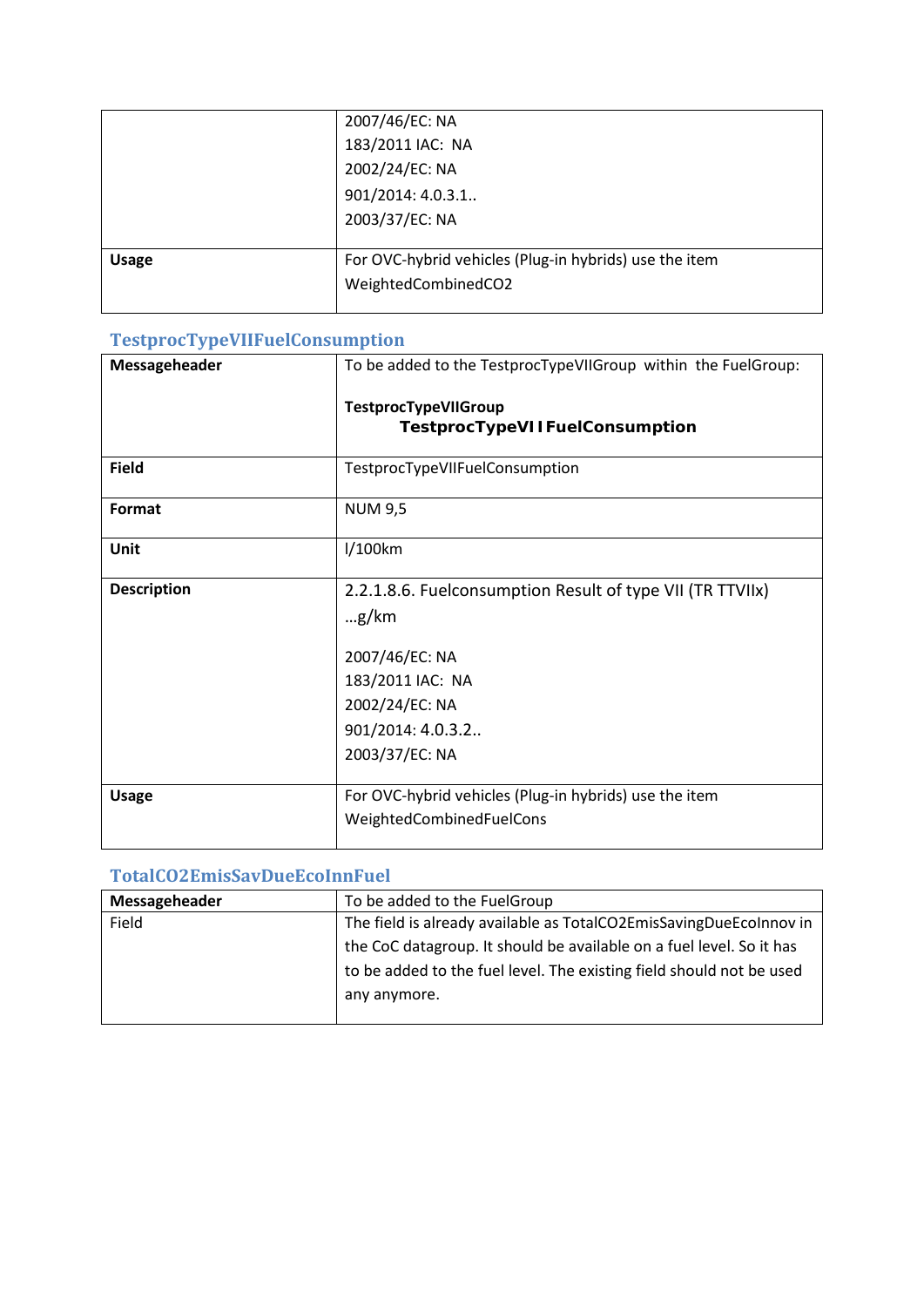## <span id="page-19-0"></span>**Appendix 1 Vienna country codes:**

| <b>Vienna</b>          | <b>Country</b>            |
|------------------------|---------------------------|
| AL                     | Albania                   |
| <b>AND</b>             | Andorra                   |
| AM                     | Armenia                   |
| A                      | Austria                   |
| AZ                     | Azerbaijan                |
| AX                     | Aland                     |
| BY                     | <b>Belarus</b>            |
| В                      | Belgium                   |
| <b>BIH</b>             | Bosnia and Herzegovina    |
| BG                     | <b>Bulgaria</b>           |
| HR                     | Croatia                   |
| <b>CY</b>              | Cyprus                    |
| CZ                     | Czech Republic            |
| DK                     | Denmark                   |
| <b>EST</b>             | Estonia                   |
| FO                     | Faroe Islands             |
| <b>FIN</b>             | Finland                   |
| F                      | France                    |
| D                      | Germany                   |
| GBA                    | Alderney                  |
| GBZ                    | Gibraltar                 |
| <b>GE</b>              | Georgia                   |
| GR                     | Greece                    |
| <b>GBG</b>             | Guernsey                  |
| н                      | Hungary                   |
| IS                     | Iceland                   |
| <b>IRL</b>             | Ireland                   |
| I                      | Italy                     |
| <b>GBJ</b>             | Jersey                    |
| LV                     | Latvia                    |
| FL                     | Liechtenstein             |
| LT                     | Lithuania                 |
| L                      | Luxembourg                |
| MK                     | Macedonia                 |
| M                      | Malta                     |
| <b>GBM</b>             | Isle of Man               |
| <b>MD</b><br><b>MC</b> | Moldova<br>Monaco         |
| <b>MNE</b>             |                           |
| <b>NL</b>              | Montenegro<br>Netherlands |
| N                      | Norway                    |
| PL                     | Poland                    |
|                        |                           |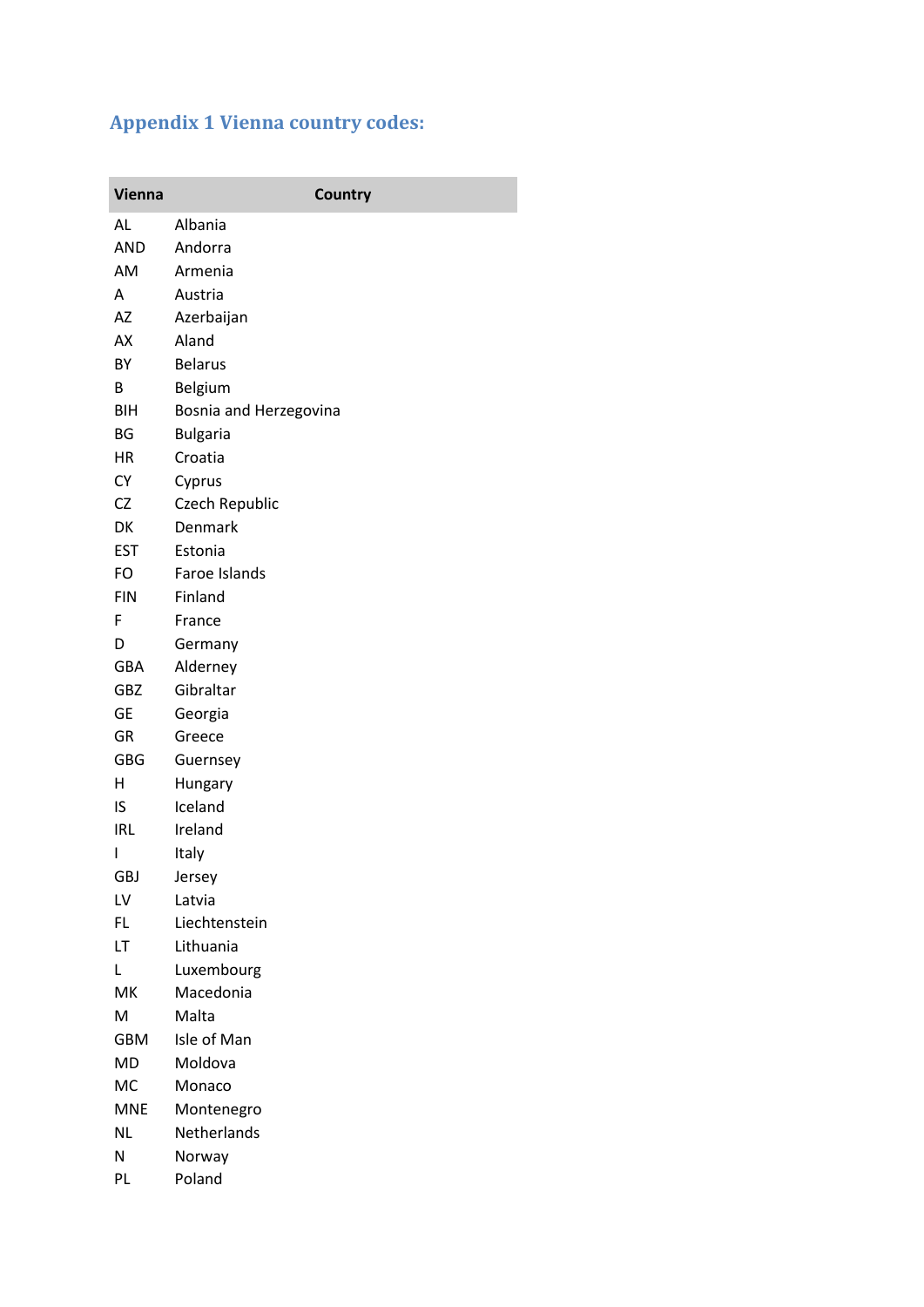| P          | Portugal                                                                           |
|------------|------------------------------------------------------------------------------------|
| RO.        | Romania                                                                            |
| <b>RUS</b> | Russia                                                                             |
| RSM        | San Marino                                                                         |
| SRB        | Serbia                                                                             |
| SК         | Slovakia                                                                           |
| <b>SLO</b> | Slovenia                                                                           |
| E          | Spain                                                                              |
| S          | Sweden                                                                             |
| CН         | Switzerland                                                                        |
| TR         | Turkey                                                                             |
| UA         | Ukraine                                                                            |
| GB         | United Kingdom (of Great Britain and Northern<br>Ireland) GB is the official code. |
| V          | Vatican City                                                                       |